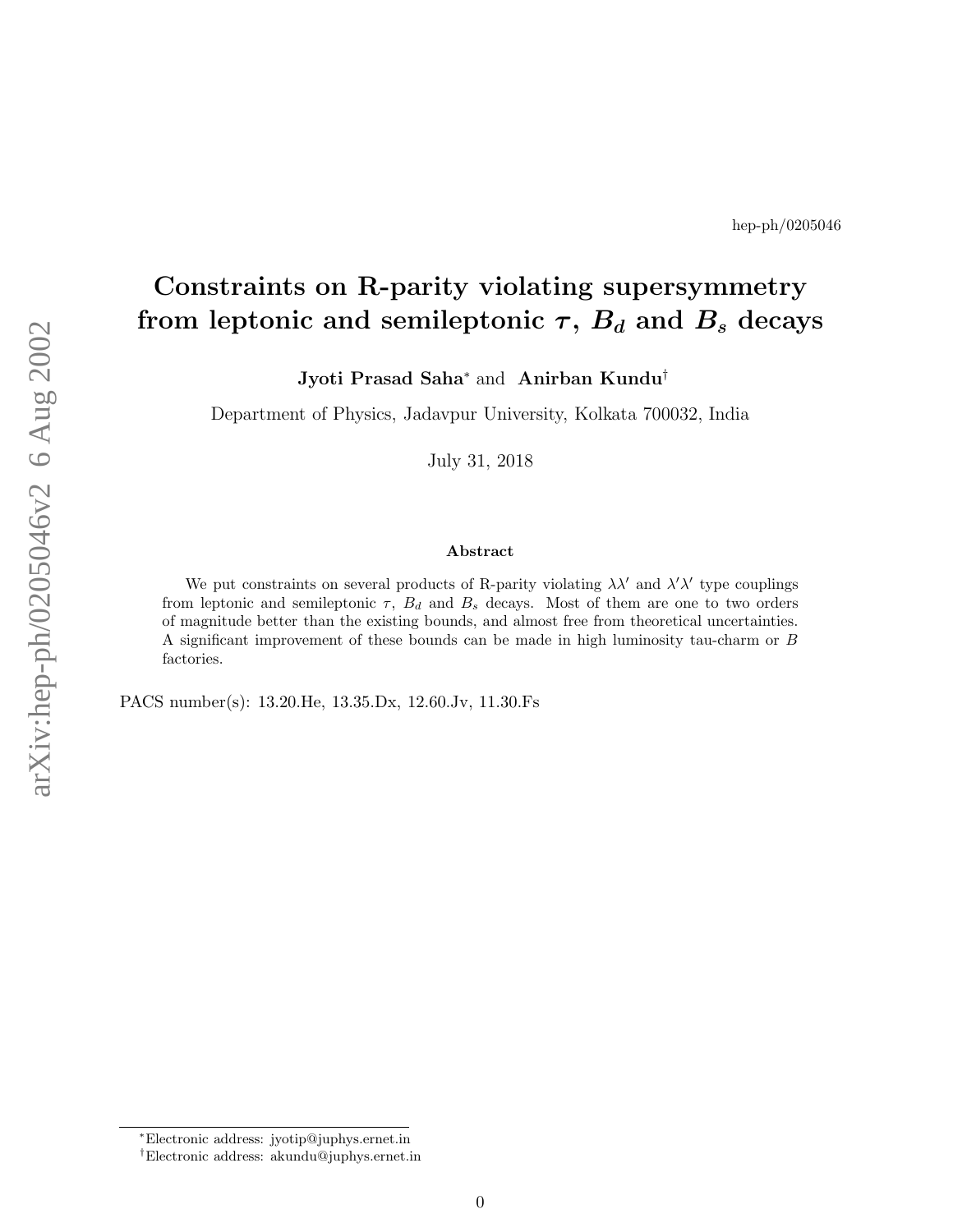## 1. Introduction

We live in a time when Standard Model (SM) has been vindicated in a number of experiments and at the same time has left us with a feeling that it is incomplete, which makes the search for physics beyond SM a holy grail for most of the particle physics community. We have absolutely no idea what the manifestation of the new physics will be; this forces us to consider all sorts of theoretically motivated new physics options. Since one does not have any experimental signal that definitely points to new physics, the best one can do is to constrain the parameter space of the new physics models. These constraints come mostly from experimental data (including astrophysical ones) but sometimes from theoretical considerations too  $<sup>1</sup>$ .</sup>

As long as one does not produce the new particles directly, one has to look for their indirect effects in low-energy observables. All low-energy data are more or less consistent with the SM, taking into account the experimental and theoretical errors and uncertainties. Thus, one can look at those observables which may be explained by SM; the trick is to maximize the width of the window for new physics and put constraints on the parameter space of such models. Alternatively, one can look at those observables which are absolutely forbidden or highly suppressed in SM so that one does not expect any signal; here even one event will signal new physics and in the absence of any event, the parameter space for new physics may be constrained from the experimental upper bounds.

Among the new physics options that people consider, supersymmetry (SUSY), with all its variants, is the most popular one [1]. In the minimal and some non-minimal versions of SUSY, the action is so taken as to conserve the R quantum number defined as  $R = (-1)^{3B+L+2S}$ , where B, L and S stand for baryon number, lepton number and spin of the field respectively. This ensures  $R = +1$  for all particles and  $R = -1$  for all superparticles, and conservation of R imply that superparticles must occur in pair in all allowed Feynman vertices. However, R-parity is a discrete symmetry imposed by hand (to make the parameter space of the model more restricted and tractable) and one can write a R-parity violating superpotential of the form

$$
W = \frac{1}{2}\lambda_{ijk}L_iL_jE_k^c + \lambda'_{ijk}L_iQ_jD_k^c + \frac{1}{2}\lambda''_{ijk}U_i^cD_j^cD_k^c
$$
\n<sup>(1)</sup>

which does not violate any gauge symmetry. The factors of  $1/2$  take care of the fact that  $\lambda$  and  $\lambda''$ couplings are antisymmetric in its first two indices. Such R-parity violating terms can be motivated from some of the grand unified theories [2]. In eq. (1) L, Q, U, D and E denote, respectively,  $SU(2)_L$  doublet lepton and quark superfields, and  $SU(2)_L$  singlet up, down and charged lepton superfields, and  $i, j, k$  are generation indices. Of course, B and L are both violated, and to forbid proton decay, one has to keep either L-violating  $\lambda$  and  $\lambda'$  terms or B-violating  $\lambda''$  terms, but not both. There is also a bilinear R-parity violating term of the form  $\epsilon_i L_i H_2$ , which has a lot of interesting phenomenology [3], including possible leptonic flavor violation [4], but we will not consider that term in the present paper.

With 45 new couplings (and all of them can theoretically be complex) the phenomenology is immensely richer, but at the same time less predictive. There is, however, one major point to be noted: R-conserving SUSY can affect low-energy observables through loop effects and hence can hardly compete with SM effects (except in some of the cases where the SM process itself is loop-induced or, even better, forbidden); R-parity violating (RPV) SUSY, on the other hand, can show up in tree-level slepton or squark mediated processes which can successfully compete

<sup>&</sup>lt;sup>1</sup>For example, from the consideration of the stability of the scalar potential.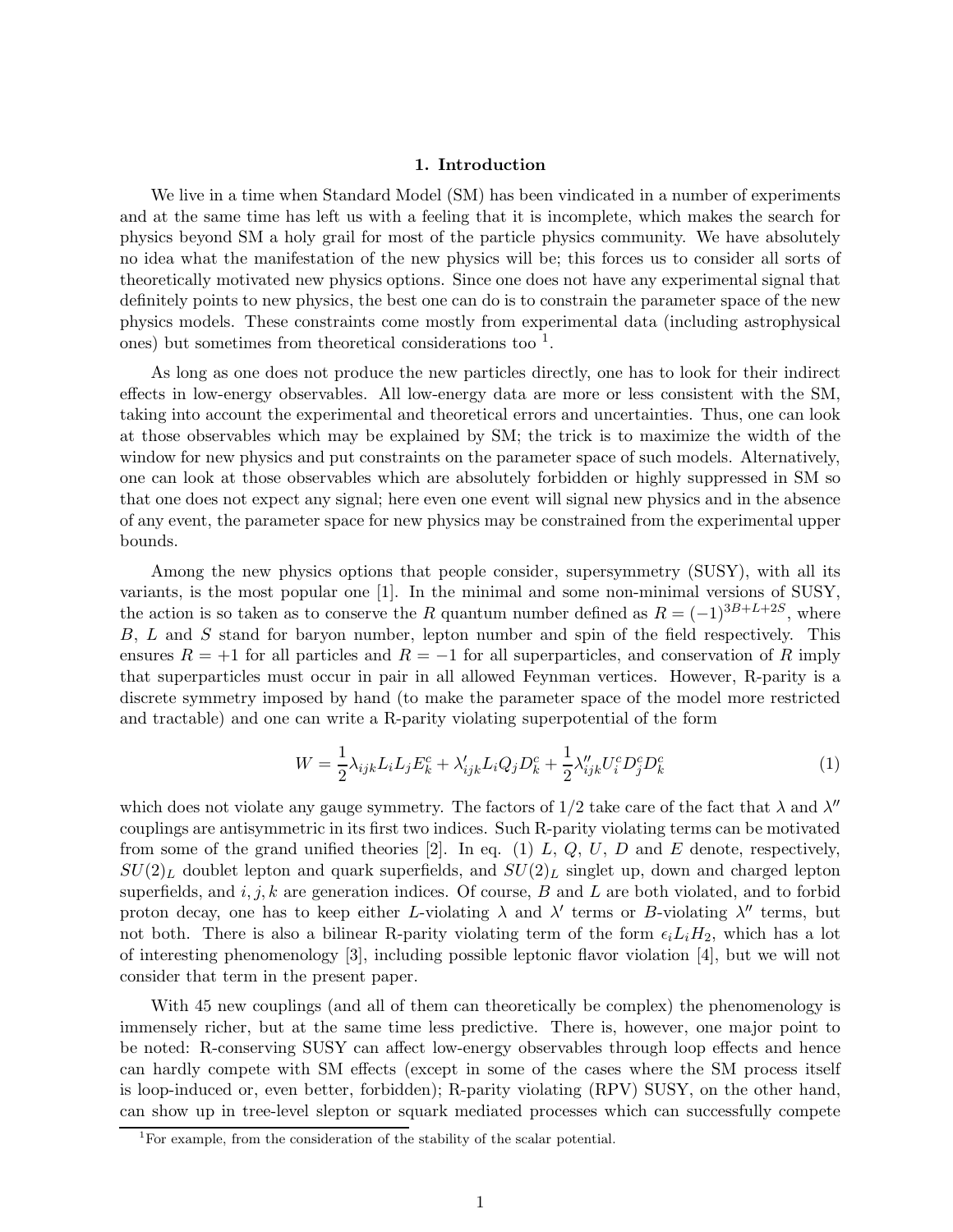with the SM. This also ensures that for comparable coupling strength, RPV SUSY amplitudes are generally orders of magnitude higher than the R-conserving SUSY amplitudes.

The individual RPV couplings have been constrained from various low-energy processes [5], and upper limits on some of the product couplings, including their phases, have also been found [6, 7, 8, 9, 10, 11]. Often one finds that the product coupling is much more constrained than the direct product of the upper bounds of the individual couplings<sup>2</sup>.

In this paper we find the upper limits on the products of some of the L-violating  $\lambda$  and  $\lambda'$ type couplings coming from rare  $\tau$ ,  $B_d$  and  $B_s$  decays. The leptonic flavour violating processes are forbidden in the SM, and the only contributing amplitude comes from RPV SUSY. The expected branching ratios (BR) of leptonic flavour conserving  $\Delta B = 1$  processes within SM are so much below the experimental numbers (except  $B \to K^{(*)}\ell^+\ell^-$ ) that one can safely ignore the SM effects, as well as the R-conserving SUSY effects, to put bounds on the RPV couplings. Most of these decay modes are also theoretically clean and free from any hadronic uncertainties which plague nonleptonic decays. (The exception is again the semileptonic process  $B \to K^{(*)}\ell^+\ell^-$ .)

There are three major sources of uncertainty, however. First, the decay constants of the neutral mesons, particularly that of  $\eta$ ,  $B_d$  and  $B_s$ , are yet to be cleanly determined. Fortunately, the bounds where these decay constants are relevant just scale with their values; this will be discussed in the appropriate section. Second, the  $B \to K/\pi$  formfactors allow a slight theoretical uncertainty. We use the BSW formfactors with oscillator parameter  $\omega = 0.5$  GeV [12]. Lastly, the current masses of the light quarks cause the maximum uncertainty in  $\lambda \lambda'$  type couplings; again, the bounds scale with the quark masses. The individual bounds in most of the cases are fairly weak and the bounds on the product couplings that we find are sometimes one to two orders of magnitude better than the existing ones. Some of these product couplings have been considered earlier [7, 8]; these we update with better experimental numbers. These updated numbers, too, are vastly improved. We have not discussed leptonic and semileptonic  $D^0$  decays since the bounds are much weaker than those which one gets from  $\mu \to e$  conversion [6]. This in turn implies that such decay signals of  $D^0$ , if observed in present and upcoming colliders, imply some new physics but not RPV SUSY.

When we say that these bounds are robust, we of course not only mean to alleviate the theoretical uncertainties of the SM. The fact that leptonic flavour-changing processes are absolutely forbidden in the SM imply that these bounds stand no matter what the phases of these RPV couplings may be. The same is true for all purely leptonic B decays, but not if there are competing SM amplitudes (as in  $B \to K\ell^+\ell^-$ ), even if one takes the lowest possible SM number and saturates the experimental data by RPV contribution, which is the standard practice. The reason is simple: the two amplitudes are coherent and the bounds depend on the phase of the RPV couplings, while the standard prescription is true for incoherent amplitudes only. This we show explicitly for the  $B \to K \ell^+ \ell^-$  decays. One should note here that the most conservative bounds, not necessarily the true ones, come from such incoherent amplitude summation.

There is another point that we like to emphasize. Though it is true that observation of the SMforbidden decays would be a definite signal of new physics, to show convincingly that it is RPV SUSY one needs to find some correlated signals  $(e.g.,)$  enhancement of BRs) in different decay channels. We briefly discuss how this can be done for explicit RPV models (spontaneous RPV models have been discussed in [13], including bounds coming from mesonic and leptonic flavor violating decays). If one finds such correlated signals, it will be an almost definite RPV signal,

<sup>&</sup>lt;sup>2</sup>Constraints coming from  $\Delta m_K$ ,  $\Delta m_B$ ,  $\mu \rightarrow 3e$ ,  $\mu \rightarrow e$  conversion, etc. fall in this category.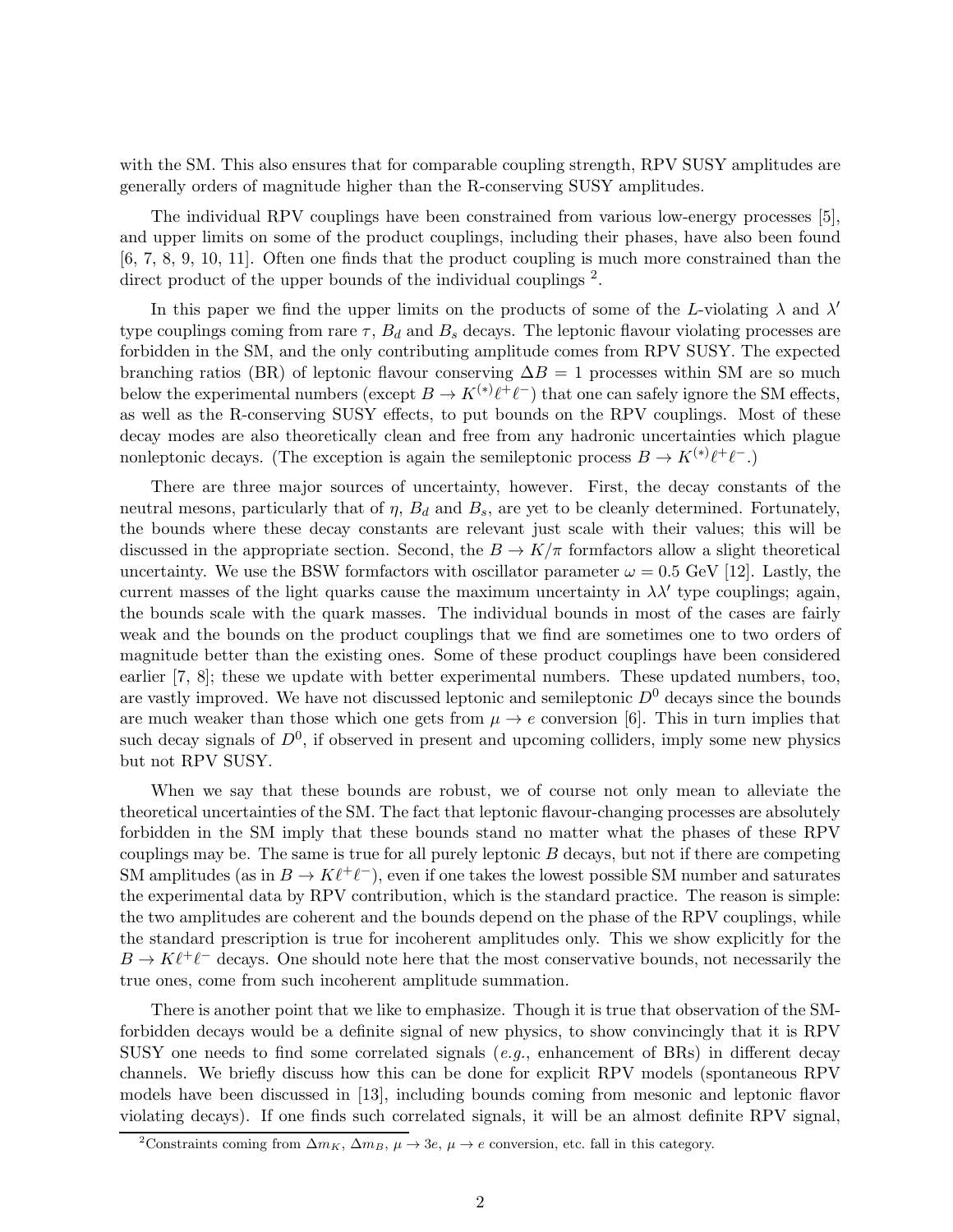without the direct observation of superparticles. Such signals occur from the fact that same four-Fermi operators lead to different final states. Among leptonic and semileptonic  $B$  decays, one may mention the correlated channels (i)  $B_d \to e\mu$  and  $B_d \to \pi e\mu$ ; (ii)  $B_s \to \ell_i^+ \ell_j^-$  and  $B_d \to K \ell_i^+ \ell_j^-$ . More correlated channels are to be found in nonleptonic B decays, which will be discussed in a future paper [14]. In the absence of any correlated decay channel, the next best thing is to observe the decay distribution of the final state particles, since RPV SUSY has a different Lorentz structure from that of the SM. One may, for example, study the angular distribution of final state leptons in  $B \to K\ell^+\ell^-$  decays — the crucial fact is that tree-level RPV has a Lorentz structure of the form  $(V - A) \otimes (V + A)$ . We do not go into any detailed discussion of this issue in the present work.

We consider only nonzero L-violating  $\lambda$  and  $\lambda'$  type couplings. Though it is true that leptonic  $\tau$  decays can be mediated by  $\lambda$  type couplings alone, the individual bounds on these couplings are much tighter than one may hope to get from such decays. Thus,  $\tau \to 3$  lepton (there can be six different combinations) processes give a fairly weak bound ( $\sim \mathcal{O}(1)$ ) on the relevant λ-type couplings. We do not consider such processes further; if they are observed in near future, their explanation must lie somewhere else. It is obvious that  $\lambda''$  type couplings cannot mediate leptonic and semileptonic decays.

To construct four-Fermi operators from  $\lambda$  and  $\lambda'$  type couplings that mediate such semileptonic and leptonic  $\tau$  and  $B$  decays, one needs to integrate out the squark or the slepton propagator. Both the couplings coming in the product may be complex; one is free to absorb the phase of one coupling in the sfermion propagator but the other remains, making the overall coupling responsible for the process a complex one in general. However, since all these processes are one-amplitude (there is no SM counterpart) no scope of CP-violation exists; one only observes the nonzero branching ratios. By the same argument, we can take all couplings to be real without any loss of generality. The only exception to this statement,  $viz. B \to K(^{*})\ell^{+}\ell^{-}$ , will be dealt in proper place.

The paper is arranged as follows. In the next section, we discuss the formalism for, and the bounds coming from, semileptonic  $\tau$  decays. Section 3 discusses leptonic  $B_d$  and  $B_s$  decays, while section 4 is on semileptonic decays of these mesons. We summarize and conclude in section 5.

### 2.  $\tau$  decays

All the processes that we consider involve terms in the RPV Hamiltonian with two leptons and two quarks as external fields. The Hamiltonian can be written as

$$
\mathcal{H}_{R} = -A_{jklm}(\overline{\ell}_{j}(1+\gamma_{5})\ell_{k})(\overline{d_{m}}(1-\gamma_{5})d_{l}) + \frac{1}{2}B_{jklm}(\overline{\ell}_{j}\gamma^{\mu}(1-\gamma_{5})\ell_{l})(\overline{d_{m}}\gamma_{\mu}(1+\gamma_{5})d_{k}) - \frac{1}{2}C_{jklm}(\overline{\ell}_{j}\gamma^{\mu}(1-\gamma_{5})\ell_{l})(\overline{u_{k}}\gamma_{\mu}(1+\gamma_{5})u_{m}) + h.c.
$$
\n(2)

where

$$
A_{jklm} = \sum_{i=1}^{3} \frac{\lambda_{ijk}^* \lambda_{ilm}'}{4m_{\tilde{\nu}_i^2}}; \quad B_{jklm} = \sum_{i=1}^{3} \frac{\lambda_{jik}^* \lambda_{lim}'}{4m_{\tilde{\nu}_i^2}}; \quad C_{jklm} = \sum_{i=1}^{3} \frac{\lambda_{jki}^* \lambda_{lmi}'}{4m_{\tilde{d}_{R_i}^2}}.
$$
 (3)

To put bounds, we will assume only one of the  $A, B$  or  $C$  terms to be nonzero so that there is no interference effect between different RPV couplings. We will also take only one sfermion generation index i to be nonzero at a time.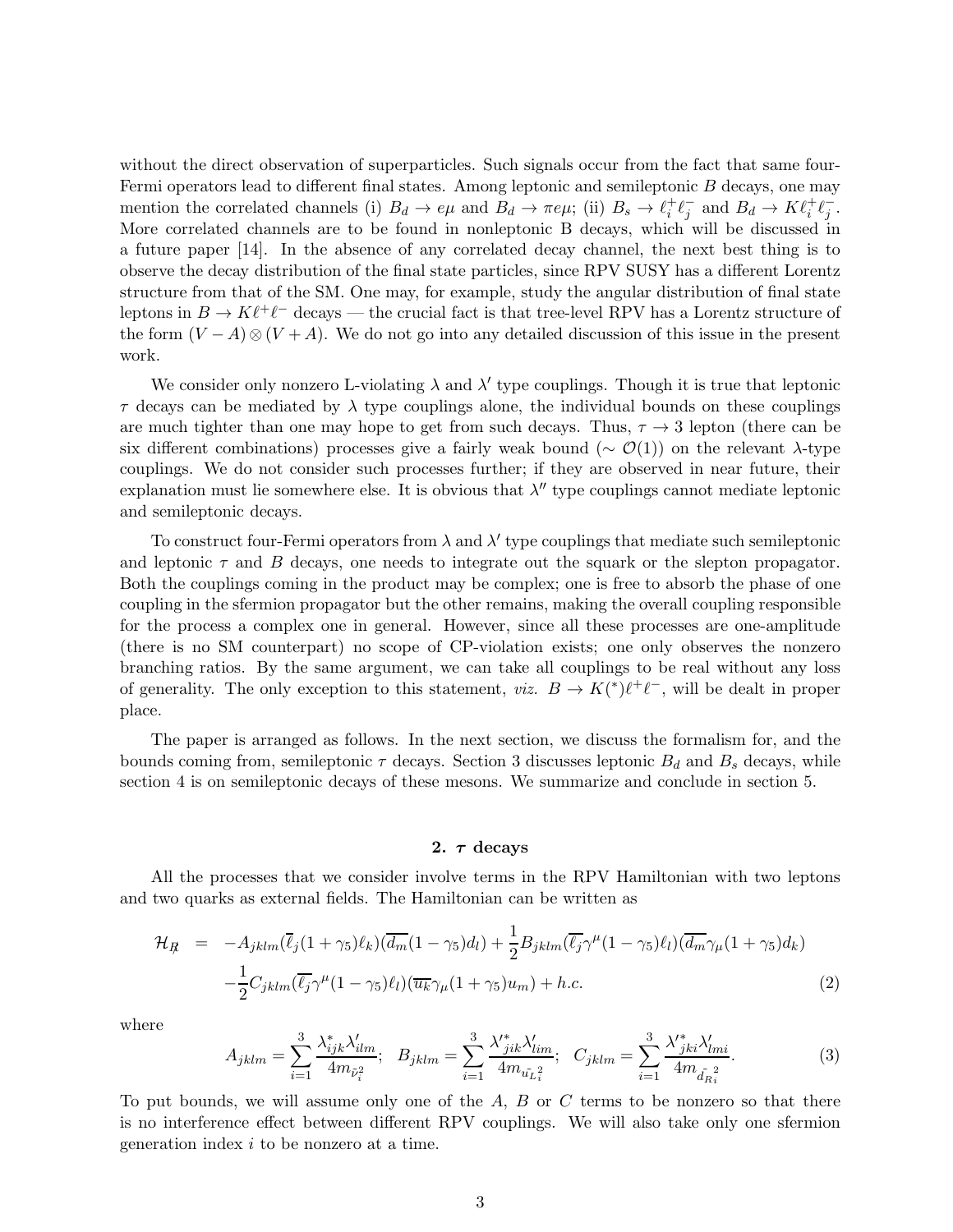Note that if the final state consists of two down-type quarks, both  $A$  and  $B$  terms may contribute, whereas for two up-type quarks, only the C term comes. For mesons like  $\pi^0$ ,  $\rho^0$  or  $\eta$ in the final state, all the three terms may be important.

One thing that we do not consider is the running of the RPV couplings between the sfermion scale and the low-energy scale. The corrections are electroweak in origin and can be safely neglected. The only QCD correction may occur between the two quark fields; for  $\tau$  decays, this pair hadronizes, absorbing all such uncertainties in the decay constant. The same is true for leptonic B or D decays. For semileptonic meson decays the formfactors are supposed to take care of these short-distance corrections. However, this effect is important when we have four quarks as external fields and may contribute a multiplicative factor of  $\sim$  2 to the effective Hamiltonian [15].

The generic process  $\tau \to \ell + M$  is lepton-flavour violating and does not occur in the SM. Strong experimental upper limits exist on at least fourteen modes that we consider here:  $\ell = e, \mu$ and  $\overline{M} = \pi, \rho, \eta, K^0, \overline{K}^{0*}, \overline{K}^{0*}, \phi$ . Such modes are fairly clean from a theoretical point of view. In RPV SUSY, all such processes can occur with squark or sneutrino propagator mediating the decay. Since the squark is very heavy, we do not consider any QCD effect that may take place between the squark and the final state quarks.

The only uncertainty, albeit small, appears in the decay constants of the neutral mesons. Our values for the decay constants are (in GeV) [16]:

$$
f_{\pi} = 0.132, \ f_{\rho} = 0.216, \ f_K = 0.161, \ f_{K^*} = 0.214, \ f_{\phi} = 0.237. \tag{4}
$$

The decay constants for  $\eta$  (and  $\eta'$ ) are obtained from the decay constants of the octet and singlet mesons  $f_8 = 1.34 f_\pi$  and  $f_1 = 1.10 f_\pi$  by a rotation:

$$
f_{\eta}^{u} = f_{\eta}^{d} = f_{8} \cos \theta / \sqrt{6} - f_{1} \sin \theta / \sqrt{3},
$$
  
\n
$$
f_{\eta}^{s} = -2f_{8} \cos \theta / \sqrt{6} - f_{1} \sin \theta / \sqrt{3},
$$
  
\n
$$
f_{\eta'}^{u} = f_{8} \sin \theta / \sqrt{6} + f_{1} \cos \theta / \sqrt{3},
$$
  
\n
$$
f_{\eta'}^{s} = -2f_{8} \sin \theta / \sqrt{6} + f_{1} \cos \theta / \sqrt{3},
$$
\n(5)

where the angle  $\theta$  is estimated to be about  $-22^{\circ}$ . The current quark masses are taken to be  $m_d = 10$  MeV and  $m_s = 200$  MeV.

Following the standard practice, we assume only one product of RPV coupling to be nonzero at a time. This eliminates the need to consider their phases and signs; without any loss of generality, we can assume all products to be real and positive since only the square of the absolute magnitude of the product enters in the expression for the decay width. If the final state quarks are of charge  $-1/3$ , the mediating squark must be a 'left-handed' up-type one, and if the quarks of charge  $+2/3$ , the mediating squark is a 'right-handed' down-type one. Note that if two or more products are simultaneously nonzero, there can in principle be an interference effect for  $M = \pi, \rho$  and  $\eta$ , and it becomes imperative to consider the signs and the phases of the product couplings. We neglect this complexity.

The experimental 90% CL upper limits on the BRs of various  $\tau$  decay modes are taken from [17]:

$$
Br(\tau \to e\pi) < 3.7 \times 10^{-6} \qquad Br(\tau \to \mu\pi) < 4.0 \times 10^{-6}
$$
\n
$$
Br(\tau \to e\eta) < 8.2 \times 10^{-6} \qquad Br(\tau \to \mu\eta) < 9.6 \times 10^{-6}
$$
\n
$$
Br(\tau \to eK^0) < 1.3 \times 10^{-3} \qquad Br(\tau \to \mu K^0) < 1.0 \times 10^{-3}
$$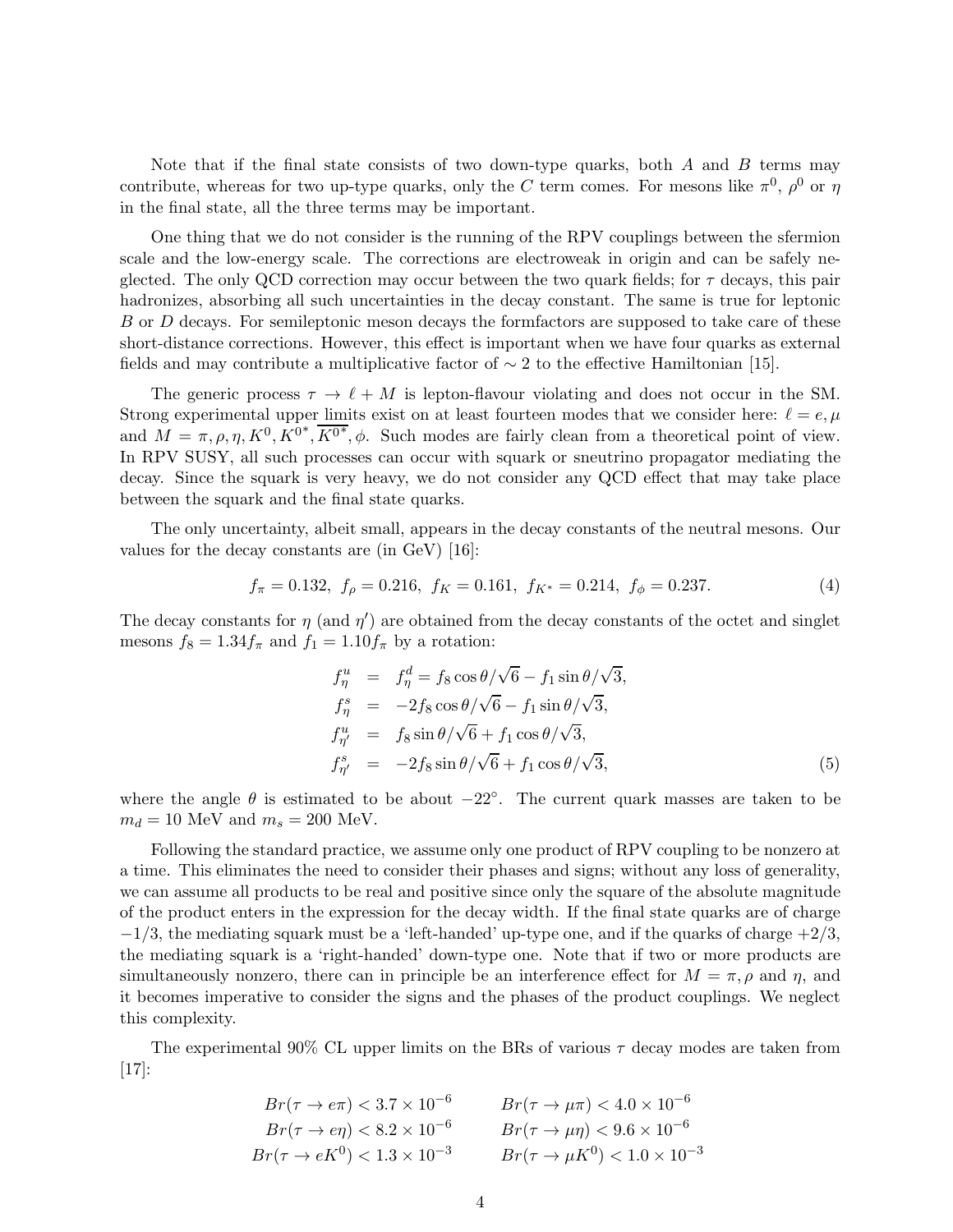$$
Br(\tau \to e\rho) < 2.0 \times 10^{-6} \qquad Br(\tau \to \mu\rho) < 6.3 \times 10^{-6}
$$
\n
$$
Br(\tau \to e\phi) < 6.9 \times 10^{-6} \qquad Br(\tau \to \mu\phi) < 7.0 \times 10^{-6}
$$
\n
$$
Br(\tau \to eK^{*0}) < 5.1 \times 10^{-6} \qquad Br(\tau \to \mu K^{*0}) < 7.5 \times 10^{-6}
$$
\n
$$
Br(\tau \to eK^{*0}) < 7.4 \times 10^{-6} \qquad Br(\tau \to \mu K^{*0}) < 7.5 \times 10^{-6}.
$$
\n
$$
(6)
$$

The nonzero  $\lambda \lambda'$  type couplings can mediate only  $\tau \to \ell + P$  type decays where P is a generic pseudoscalar meson. That the production of vector mesons is forbidden is evident from the Lorentz structure of the corresponding four-fermi hamiltonian. The decay width can be written as

$$
\Gamma(\tau \to \ell_i + P[\equiv \overline{q_j}q_k]) = \frac{(m_\tau^2 + m_{\ell_i}^2 - m_P^2)C(m_\tau, m_{\ell_i}, m_P)F_P}{128\pi m_\tau^3 \tilde{m}^4} |\lambda_{ni3}\lambda'_{njk}|^2 \tag{7}
$$

where

$$
C(m_1, m_2, m_3) = \sqrt{m_1^4 + m_2^4 + m_3^4 - 2m_1^2 m_2^2 - 2m_1^2 m_3^2 - 2m_2^2 m_3^2},
$$
\n(8)

$$
F_P = \frac{m_P^4 f_P^2}{(m_{q_j} + m_{q_k})^2},\tag{9}
$$

and  $\tilde{m}$  denote the slepton mass. Note that due to our definition of the decay constants, the above expression is to be multiplied by a factor of  $1/2$  only if there is a  $\pi^0$  in the final state. The combination  $\lambda_{ni3}\lambda'_{njk}$  can be replaced by  $\lambda_{n3i}\lambda'_{nkj}$  which will generate the same decay and hence the same bound applies to both these combinations.

| $\lambda \lambda'$ | Final        | Bound                | Previous             | $\lambda \lambda'$ | Final        | Bound                | Previous             |
|--------------------|--------------|----------------------|----------------------|--------------------|--------------|----------------------|----------------------|
|                    | state        |                      | bound                |                    | state        |                      | bound                |
| (123)(111)         | $\mu$ $\eta$ | $5.3 \times 10^{-4}$ | $2.5 \times 10^{-5}$ | (123)(121)         | $\mu K^0$    | $4.1 \times 10^{-2}$ | $1.0 \times 10^{-3}$ |
| (123)(122)         | $\mu$ $\eta$ | $1.0 \times 10^{-2}$ | $2.1 \times 10^{-3}$ | (123)(211)         | $e\eta$      | $4.9 \times 10^{-4}$ | $2.9 \times 10^{-3}$ |
| (123)(221)         | $eK^0$       | $4.7 \times 10^{-2}$ | $8.8 \times 10^{-3}$ | (123)(222)         | $e\eta$      | $9.3 \times 10^{-3}$ | $1.0 \times 10^{-2}$ |
| (131)(111)         | $e\eta$      | $4.9 \times 10^{-4}$ | $3.2 \times 10^{-5}$ | (131)(112)         | $eK^0$       | $4.7 \times 10^{-2}$ | $1.3 \times 10^{-3}$ |
| (131)(122)         | $e\eta$      | $9.3 \times 10^{-3}$ | $2.7 \times 10^{-3}$ | (132)(111)         | $\mu$ n      | $5.3 \times 10^{-4}$ | $3.2 \times 10^{-5}$ |
| (132)(112)         | $\mu K^0$    | $4.1 \times 10^{-2}$ | $1.3 \times 10^{-3}$ | (132)(122)         | $\mu$ $\eta$ | $1.0 \times 10^{-2}$ | $2.7 \times 10^{-3}$ |
| (133)(311)         | $e\eta$      | $4.9 \times 10^{-4}$ | $6.6 \times 10^{-4}$ | (133)(321)         | $eK^0$       | $4.7 \times 10^{-2}$ | $3.1 \times 10^{-3}$ |
| (133)(322)         | $e\eta$      | $9.3 \times 10^{-3}$ | $1.3 \times 10^{-3}$ | (231)(211)         | $e\eta$      | $4.9 \times 10^{-4}$ | $4.1 \times 10^{-3}$ |
| (231)(212)         | $eK^0$       | $4.7 \times 10^{-2}$ | $4.1 \times 10^{-3}$ | (231)(222)         | $e\eta$      | $9.3 \times 10^{-3}$ | $1.5 \times 10^{-4}$ |
| (232)(211)         | $\mu$ $\eta$ | $5.3 \times 10^{-4}$ | $4.1 \times 10^{-3}$ | (232)(212)         | $\mu K^0$    | $4.1 \times 10^{-2}$ | $4.1 \times 10^{-3}$ |
| (232)(222)         | $\mu$ n      | $1.0 \times 10^{-2}$ | $1.5 \times 10^{-2}$ | (233)(311)         | $\mu$ n      | $5.3 \times 10^{-4}$ | $7.7 \times 10^{-3}$ |
| (233)(321)         | $\mu K^0$    | $4.1 \times 10^{-2}$ | $3.6 \times 10^{-2}$ | (233)(322)         | $\mu$ n      | $1.0 \times 10^{-2}$ | $3.6 \times 10^{-4}$ |

Table 1: Bounds on  $\lambda \lambda'$  type products from  $\tau \to \ell + M$  decays.

The bounds are listed in table 1. Note that most of the numbers are at the same order of magnitude as the previous bounds coming from direct product of the individual couplings, though some have been improved<sup>3</sup>. We show only the best numbers; for example, the decay  $\tau \to e + \pi^0$ puts a weaker bound on  $\lambda_{231}\lambda'_{211}$  than that coming from  $\tau \to e + \eta$ , and hence is not shown separately. Here, and in all other cases, we take all squarks and sleptons to be degenerate at

<sup>&</sup>lt;sup>3</sup> Previous bounds indicate the numbers coming from direct product of individual bounds, or, in certain cases, bounds on the product coming from a different process. The bounds which are updated have not been considered as previous bounds.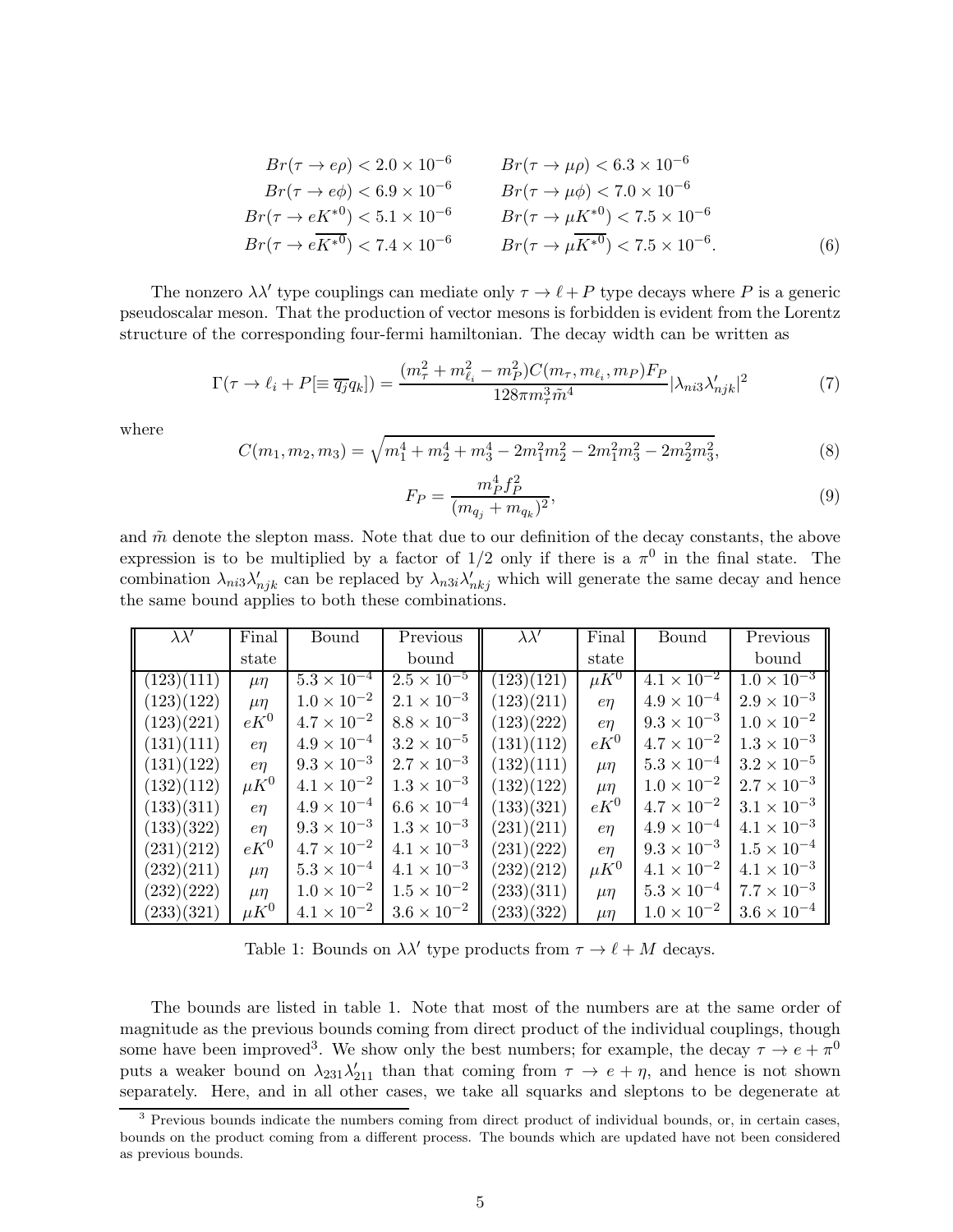100 GeV, and the bounds scale in a simple way:  $(m_{\tilde{q},\tilde{\ell}}/100 \text{ GeV})^2$ . For squarks of the first two generation this number is not allowed but used just as a benchmark value; for the lighter stop 100 GeV is still allowed, and light sbottom is of current phenomenological interest. Thus, as far as squark-mediated processes are concerned, the more realistic bounds for the first two generation of squarks should be the number quoted in our tables multiplied by a factor of  $\sim 10$ .

Though we have relied on published experimental numbers only to obtain the bounds, let us also quote the Belle numbers for the modes  $\tau \to eK^0$  and  $\tau \to \mu K^0$  [18]:

$$
Br(\tau \to eK^0) < 1.8 \times 10^{-6}, \quad Br(\tau \to \mu K^0) < 1.8 \times 10^{-6}.\tag{10}
$$

If we use the Belle data, all the eight  $\lambda\lambda'$  type products in table 1 where the final state is either  $eK^0$ or  $\mu K^0$  have upper bounds of  $1.7 \times 10^{-3}$ , which is better or compatible to the previous numbers.

The generic couplings B and C (eq. 1) mediate the decay  $\tau \to \ell + M$  where M can be either pseudoscalar or vector. The expression for the decay widths in these two cases are as follows:

$$
\Gamma(\tau \to \ell_i + P[\equiv \overline{q_j} q_k]) = \frac{f_P^2 C(m_\tau, m_{\ell_i}, m_P) P_0(m_\tau, m_{\ell_i}, m_P)}{512\pi \tilde{m}^4 m_\tau^3} |\lambda'_{3nk} \lambda'_{inj}|^2
$$
  
\n
$$
\Gamma(\tau \to \ell_i + V[\equiv \overline{q_j} q_k]) = \frac{f_V^2 C(m_\tau, m_{\ell_i}, m_V) V_0(m_\tau, m_{\ell_i}, m_V)}{512\pi \tilde{m}^4 m_\tau^3} |\lambda'_{3nk} \lambda'_{inj}|^2
$$
(11)

where  $C(m_{\tau}, m_{\ell_i}, m_V)$  is defined in eq. (8) and

$$
P_0(x, y, z) = (x^2 - y^2)^2 - z^2(x^2 + y^2)
$$
  
\n
$$
V_0(x, y, z) = z^2(x^2 + y^2 - z^2) + (x^2 - y^2)^2 - z^4
$$
\n(12)

The combination  $\lambda'_{3nk}\lambda'_{inj}$  appears if both  $q_j$  and  $q_k$  are down-type quarks. In this case the mediating squark is  $\tilde{u}_{nL}$ . If the final-state quarks are up-type, the combination that appears is  $\lambda'_{3jn}\lambda'_{ikn}$ , with rest of the formula remaining unchanged. Again, the expressions are to be multiplied by a factor of  $1/2$  if one has  $\pi^0$  or  $\rho^0$  in the final state.

We list only the best bounds coming from these processes in table 2. Note that the best bounds always come from those decays where a vector meson is involved (if we do not consider the Belle data in eq. 10) in the final state; this is solely due to the better limits on the decay modes. Since some of the  $\lambda'$  type couplings have weak individual bounds, most of our bounds on the product couplings are one to two orders of magnitude improvement over the previous bounds.

Consideration of Belle data in eq. (10) shows that the couplings  $\lambda'_{1i2}\lambda'_{3i1}$  and  $\lambda'_{2i2}\lambda'_{3i1}$  both have upper bounds of  $2.3 \times 10^{-3}$  coming from  $\tau \to eK^0$  and  $\tau \to \mu K^0$  respectively, all other bounds remaining unchanged.

Let us, at this point, highlight certain features of the analysis:

- Mere observation of a single event in any of the decay modes will signal new physics.
- However, in a dedicated tau-charm factory, one may hope to observe more events in different channels if the RPV couplings are close to their present bounds obtained in tables 1 and 2.
- With only one nonzero  $\lambda' \lambda'$  product, one should observe signals in different modes corresponding to the same quark-level subprocess:  $e.g., \tau \to e\pi, e\eta, e\rho$  all should show some anomalous behaviour. This is another example of correlated channels and is important to establish the nature of the new physics. If no such signals are observed in the  $\tau \to \mu + M$ channels, flavour-specific nature of the new physics will all the more be established.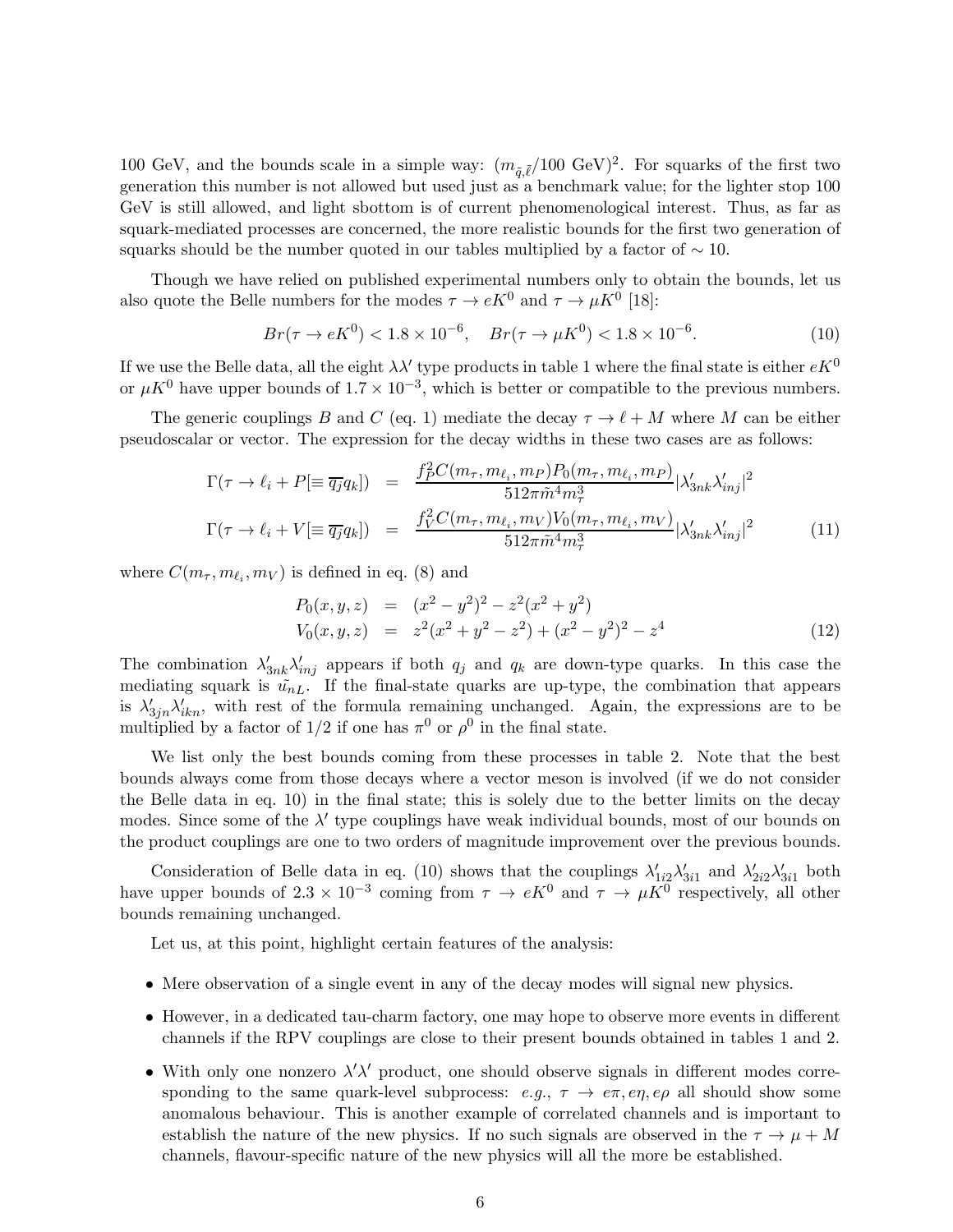| $\lambda' \lambda'$ | Final                   | Bound                | Previous              | $\lambda' \lambda'$ | Final                    | Bound                | Previous              |
|---------------------|-------------------------|----------------------|-----------------------|---------------------|--------------------------|----------------------|-----------------------|
|                     | state                   |                      | bound                 |                     | state                    |                      | bound                 |
| (111)(311)          | $e\rho$                 | $2.5 \times 10^{-3}$ | $5.7 \times 10^{-5}$  | (111)(312)          | $eK^{\overline{0^*}}$    | $3.5 \times 10^{-3}$ | $5.7 \times 10^{-5}$  |
| (112)(311)          | $eK^{0*}$               | $2.9 \times 10^{-3}$ | $2.3 \times 10^{-3}$  | (112)(312)          | $e\rho$                  | $2.5 \times 10^{-3}$ | $2.3 \times 10^{-3}$  |
| (113)(313)          | $e\rho$                 | $2.5 \times 10^{-3}$ | $2.3 \times 10^{-3}$  | (121)(321)          | $e\rho$                  | $2.5 \times 10^{-3}$ | $22.4 \times 10^{-3}$ |
| (121)(322)          | $eK^{\overline{0*}}$    | $3.5\times10^{-3}$   | $22.4 \times 10^{-3}$ | (122)(321)          | $eK^{0*}$                | $2.9 \times 10^{-3}$ | $22.4 \times 10^{-3}$ |
| (122)(322)          | $e\phi$                 | $3.3 \times 10^{-3}$ | $22.4 \times 10^{-3}$ | (131)(331)          | $e\rho$                  | $2.5 \times 10^{-3}$ | $8.6 \times 10^{-3}$  |
| (131)(332)          | $eK^{0*}$               | $3.5 \times 10^{-3}$ | $8.6 \times 10^{-5}$  | (132)(331)          | $eK^{0*}$                | $2.9 \times 10^{-3}$ | 0.126                 |
| (132)(332)          | $e\phi$                 | $3.3 \times 10^{-3}$ | 0.126                 | (211)(311)          | $\mu \rho$               | $4.4 \times 10^{-3}$ | $6.5 \times 10^{-3}$  |
| (211)(312)          | $\mu \overline{K^{0*}}$ | $3.6 \times 10^{-3}$ | $6.5 \times 10^{-3}$  | (212)(311)          | $\mu K^{0^*}$            | $3.6 \times 10^{-3}$ | $6.5 \times 10^{-3}$  |
| (212)(312)          | $\mu\phi$               | $3.3 \times 10^{-3}$ | $6.5 \times 10^{-3}$  | (213)(313)          | $\mu\rho$                | $4.4 \times 10^{-3}$ | $6.5 \times 10^{-3}$  |
| (221)(321)          | $\mu \rho$              | $4.4 \times 10^{-3}$ | $93.6 \times 10^{-3}$ | (221)(322)          | $\mu \overline{K^{0*}}$  | $3.6 \times 10^{-3}$ | $93.6 \times 10^{-3}$ |
| (222)(321)          | $\mu K^{0^*}$           | $3.6 \times 10^{-3}$ | 0.109                 | (222)(322)          | $\mu\phi$                | $3.3 \times 10^{-3}$ | 0.109                 |
| (231)(331)          | $\mu \rho$              | $4.4 \times 10^{-3}$ | $81.0 \times 10^{-3}$ | (231)(332)          | $\mu K^{\overline{0^*}}$ | $3.6 \times 10^{-3}$ | $81.0 \times 10^{-3}$ |
| (232)(331)          | $\mu K^{0^*}$           | $3.6 \times 10^{-3}$ | 0.252                 | (232)(332)          | $\mu\phi$                | $3.3 \times 10^{-3}$ | 0.252                 |

Table 2: Bounds on  $\lambda' \lambda'$  products from  $\tau \to \ell + M$  processes. Only the best bounds are shown.

- If signals are observed in the pseudoscalar channels but not in the vector channels, that will probably indicate the presence of a  $\lambda\lambda'$  type coupling. If the opposite happens, RPV explanation of new physics will be more difficult to sustain; probably one has to invoke cancellation between different RPV contributions.
- Finally, note that though the individual  $\lambda$  or  $\lambda'$  type couplings are *L*-violating, the overall four-fermi hamiltonian conserves  $L$  (it violates leptonic flavour). Thus, one cannot explain processes like  $\tau^- \to \ell^+ M_1^- M_2^-$  with RPV.

# 3. Leptonic  $B_d$  and  $B_s$  decays

The leptonic flavour-violating decays  $B_{d,s} \to \ell_i^{\pm} \ell_j^{\mp}$   $(i \neq j)$  are forbidden in the SM, and flavour-conserving decays  $(i = j)$  are so suppressed (except for  $\ell = \tau$  which we do not consider anyway) that we can take them to be almost forbidden to a very good extent. Thus, the entire amplitude, if nonzero, is solely due to new physics. In RPV models, both slepton-mediated  $\lambda \lambda'$ type and squark-mediated  $\lambda' \lambda'$  type interactions can cause such purely leptonic decays. As already stressed, the bounds are robust in the sense that they are free from any theoretical uncertainties (except for the decay constants of  $B_d$  and  $B_s$ ), and do not depend on the phase of the RPV couplings.

The decay width of  $B_{d,s} \to \ell_l^ \overline{l}$   $\ell_m^+$  is given by

$$
\Gamma(B_{q_i} \to \ell_l^- \ell_m^+) = \frac{f_{B_{q_i}}^2}{16\pi \tilde{m}^4 M_{B_{q_i}}^3} C(M_{B_{q_i}}, m_{\ell_l}, m_{\ell_m}) P_1(M_{B_{q_i}}, m_{\ell_l}, m_{\ell_m}) |\lambda_{nlm} \lambda'_{ni3}|^2 \tag{13}
$$

or

$$
\Gamma(B_{q_i} \to \ell_l^+ \ell_m^-) = \frac{f_{B_{q_i}}^2}{256\pi \tilde{m}^4 M_{B_{q_i}}^3} C(M_{B_{q_i}}, m_{\ell_l}, m_{\ell_m}) P_2(M_{B_{q_i}}, m_{\ell_l}, m_{\ell_m}) |\lambda'_{lni} \lambda'_{mn3}|^2. \tag{14}
$$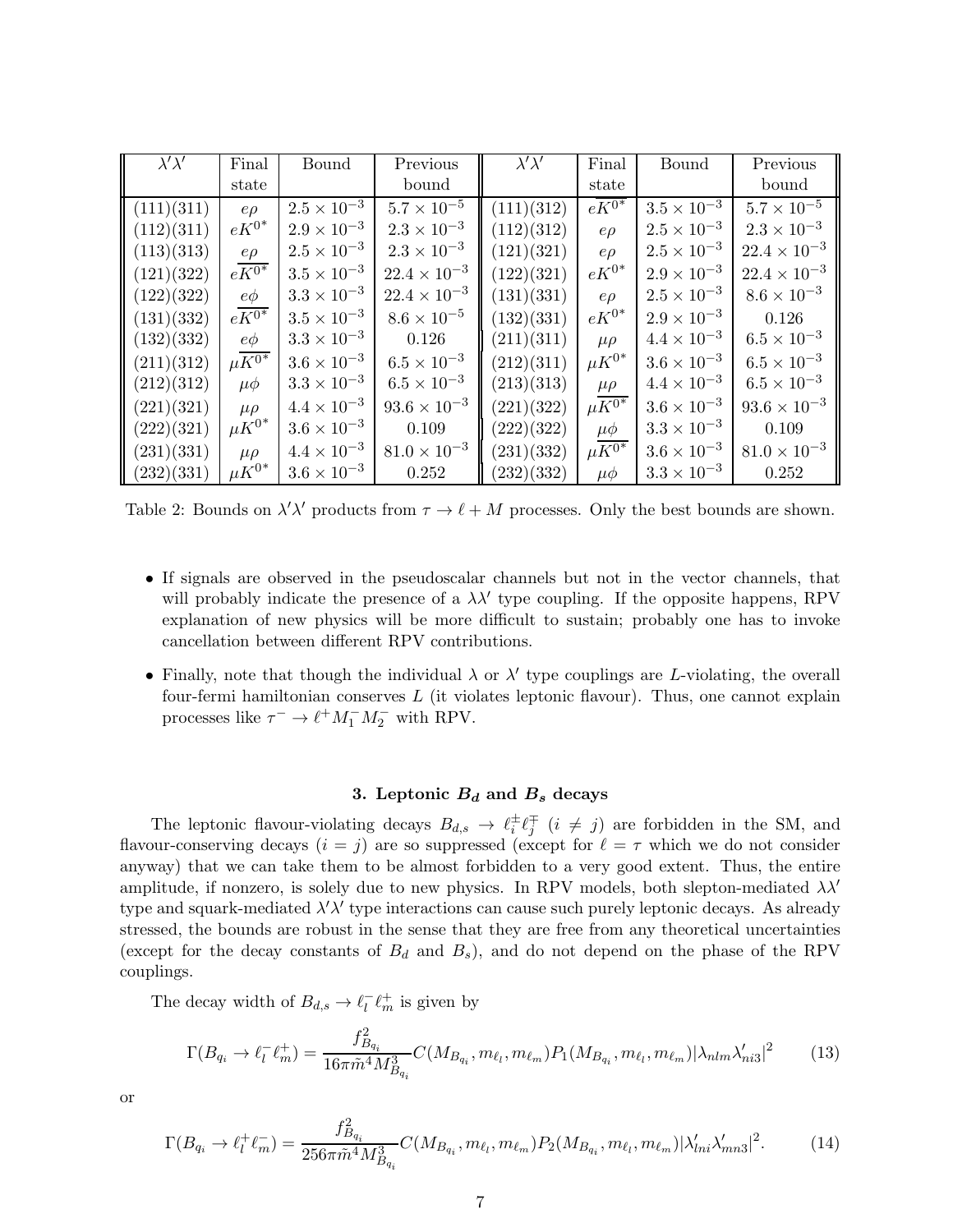Here  $P_1$  and  $P_2$  are given by

$$
P_1(x, y, z) = x^4 - x^2 y^2 - x^2 z^2,
$$
  
\n
$$
P_2(x, y, z) = x^2 (y^2 + z^2) - (y^2 - z^2)^2
$$
\n(15)

and the C-function is defined in eq. (8). The generic slepton or squark mass is denoted by  $\tilde{m}$ . Note that the expression  $\lambda_{nlm} \lambda'_{ni3}$  can be replaced by  $\lambda_{nml} \lambda'_{n3i}$  in eq. (13) and  $\lambda'_{lni} \lambda'_{mn3}$  can be replaced by  $\lambda'_{ln3}\lambda'_{mni}$  in eq. (14). Since we consider only one combination to be present at a time, the same bound applies to all such combinations.

| $\lambda \lambda'$      | Process                                        | Bound           | Previous                        | $\lambda \lambda'$ | Process                                | Bound           | Previous                        |
|-------------------------|------------------------------------------------|-----------------|---------------------------------|--------------------|----------------------------------------|-----------------|---------------------------------|
|                         |                                                | $(\times 10^5)$ | bound                           |                    |                                        | $(\times 10^5)$ | bound                           |
| $(121)(\overline{113})$ | $B_d \rightarrow \overline{\mu^{\pm} e^{\mp}}$ | 2.3             | $1.0 \times \overline{10^{-3}}$ | (121)(123)         | $B_s \to \overline{\mu^{\pm} e^{\mp}}$ | 4.7             | $2.1 \times \overline{10^{-3}}$ |
| (121)(131)              | $B_d \to \mu^{\pm} e^{\mp}$                    | 2.3             | $9.3\times10^{-4}$              | (121)(132)         | $B_s \to \mu^{\pm} e^{\mp}$            | 4.7             | $1.4 \times 10^{-2}$            |
| (121)(213)              | $B_d \rightarrow e^+e^-$                       | 1.7             | $2.9 \times 10^{-3}$            | (121)(223)         | $B_s \rightarrow e^+e^-$               | 14              | $1.0 \times 10^{-3}$            |
| (121)(231)              | $B_d \rightarrow e^+e^-$                       | 1.7             | $8.8 \times 10^{-3}$            | (121)(232)         | $B_s \rightarrow e^+e^-$               | 14              | $7.3 \times 10^{-3}$            |
| (122)(113)              | $B_d \rightarrow \mu^+\mu^-$                   | 1.5             | $5.4 \times 10^{-3}$            | (122)(123)         | $B_s \to \mu^+\mu^-$                   | 2.7             | $2.1 \times 10^{-3}$            |
| (122)(131)              | $B_d \to \mu^+\mu^-$                           | 1.5             | $9.3 \times 10^{-4}$            | (122)(132)         | $B_s \to \mu^+\mu^-$                   | 2.7             | $1.4\times10^{-2}$              |
| (122)(213)              | $B_d \to \mu^{\pm} e^{\mp}$                    | 2.3             | $2.9 \times 10^{-3}$            | (122)(223)         | $B_s \to \mu^{\pm} e^{\mp}$            | 4.7             | $1.0 \times 10^{-2}$            |
| (122)(231)              | $B_d \to \mu^{\pm} e^{\mp}$                    | 2.3             | $8.8 \times 10^{-3}$            | (122)(232)         | $B_s \to \mu^{\pm} e^{\mp}$            | 4.7             | $2.7 \times 10^{-2}$            |
| (123)(113)              | $B_d \to \mu^{\pm} \tau^{\mp}$                 | 62              | $1.0 \times 10^{-3}$            | (123)(131)         | $B_d \to \mu^{\pm} \tau^{\mp}$         | 62              | $9.3 \times 10^{-4}$            |
| (123)(213)              | $B_d \to e^{\pm} \tau^{\mp}$                   | 49              | $2.9 \times 10^{-3}$            | (123)(231)         | $B_d \to e^{\pm} \tau^{\mp}$           | 49              | $8.8 \times 10^{-3}$            |
| (131)(113)              | $B_d \to e^{\pm} \tau^{\mp}$                   | 49              | $1.3 \times 10^{-3}$            | (131)(131)         | $B_d \to e^{\pm} \tau^{\mp}$           | 49              | $1.1 \times 10^{-3}$            |
| (131)(313)              | $B_d \rightarrow e^+e^-$                       | 1.7             | $6.8 \times 10^{-3}$            | (131)(323)         | $B_s \rightarrow e^+e^-$               | 14              | $3.2\times10^{-3}$              |
| (131)(331)              | $B_d \rightarrow e^+e^-$                       | 1.7             | $2.8 \times 10^{-2}$            | (131)(332)         | $B_s \rightarrow e^+e^-$               | 14              | $2.8\times10^{-2}$              |
| (132)(113)              | $B_d \to \mu^{\pm} \tau^{\mp}$                 | 62              | $1.3 \times 10^{-3}$            | (132)(131)         | $B_d \to \mu^{\pm} \tau^{\mp}$         | 62              | $1.2 \times 10^{-3}$            |
| (132)(313)              | $B_d \to \mu^{\pm} e^{\mp}$                    | 2.3             | $6.8 \times 10^{-3}$            | (132)(323)         | $B_s \to \mu^{\pm} e^{\mp}$            | 4.7             | $4.3\times10^{-3}$              |
| (132)(331)              | $B_d \to \mu^{\pm} e^{\mp}$                    | 2.3             | $2.8 \times 10^{-2}$            | (132)(332)         | $B_s \to \mu^{\pm} e^{\mp}$            | 4.7             | $2.8\times10^{-2}$              |
| (133)(313)              | $B_d \to e^{\pm} \tau^{\mp}$                   | 49              | $3.6 \times 10^{-5}$            | (133)(331)         | $B_d \to e^{\pm} \tau^{\mp}$           | 49              | $2.7 \times 10^{-3}$            |
| (231)(213)              | $B_d \to e^{\pm} \tau^{\mp}$                   | 49              | $4.1 \times 10^{-3}$            | (231)(231)         | $B_d \to e^{\pm} \tau^{\mp}$           | 49              | $1.3\times10^{-3}$              |
| (231)(313)              | $B_d \to \mu^{\pm} e^{\mp}$                    | 2.3             | $4.2 \times 10^{-4}$            | (231)(323)         | $B_s \to \mu^{\pm} e^{\mp}$            | 4.7             | $3.6\times10^{-2}$              |
| (231)(331)              | $B_d \to \mu^{\pm} e^{\mp}$                    | 2.3             | $2.2 \times 10^{-2}$            | (231)(332)         | $B_s \to \mu^{\pm} e^{\mp}$            | 4.7             | $3.2 \times 10^{-2}$            |
| (232)(213)              | $B_d \to \mu^{\pm} \tau^{\mp}$                 | 62              | $4.1 \times 10^{-3}$            | (232)(231)         | $B_d \to \mu^{\pm} \tau^{\mp}$         | 62              | $1.3\times10^{-2}$              |
| (232)(313)              | $B_d \to \mu^+\mu^-$                           | 1.5             | $1.3 \times 10^{-2}$            | (232)(323)         | $B_s \to \mu^+\mu^-$                   | 2.7             | $3.6\times10^{-2}$              |
| (232)(331)              | $B_d \rightarrow \mu^+\mu^-$                   | 1.5             | $3.5 \times 10^{-3}$            | (232)(332)         | $B_s \to \mu^+\mu^-$                   | 2.7             | $3.2 \times 10^{-2}$            |
| (233)(313)              | $B_d \to \mu^{\pm} \tau^{\mp}$                 | 62              | $7.7 \times 10^{-3}$            | (233)(331)         | $B_d \to \mu^{\pm} \tau^{\mp}$         | 62              | $3.2 \times 10^{-2}$            |

Table 3:  $\lambda \lambda'$  bounds from leptonic  $B_d$  and  $B_s$  decays.

We present our numbers for  $\lambda \lambda'$  couplings in table 3 and  $\lambda' \lambda'$  couplings in table 4. Our input parameters are the experimental 90% CL upper bounds on the BRs of the following modes [17, 19]

$$
Br(B_d \to e^+e^-) < 8.3 \times 10^{-7}; \qquad Br(B_d \to \mu^+\mu^-) < 6.1 \times 10^{-7};
$$
\n
$$
Br(B_d \to e^{\pm}\mu^{\mp}) < 1.5 \times 10^{-6}; \qquad Br(B_d \to e^{\pm}\tau^{\mp}) < 5.3 \times 10^{-4};
$$
\n
$$
Br(B_d \to \mu^{\pm}\tau^{\mp}) < 8.3 \times 10^{-4}; \qquad Br(B_s \to e^{\pm}e^-) < 5.4 \times 10^{-5};
$$
\n
$$
Br(B_s \to \mu^+\mu^-) < 2.0 \times 10^{-6}; \qquad Br(B_s \to e^{\pm}\mu^{\mp}) < 6.1 \times 10^{-6}.
$$
\n
$$
(16)
$$

Furthermore, we take the decay constants of both  $B_d$  and  $B_s$  to be 200 MeV; the bounds just scale as  $(f_{B_{d,s}}/200 \text{ MeV})^2$ .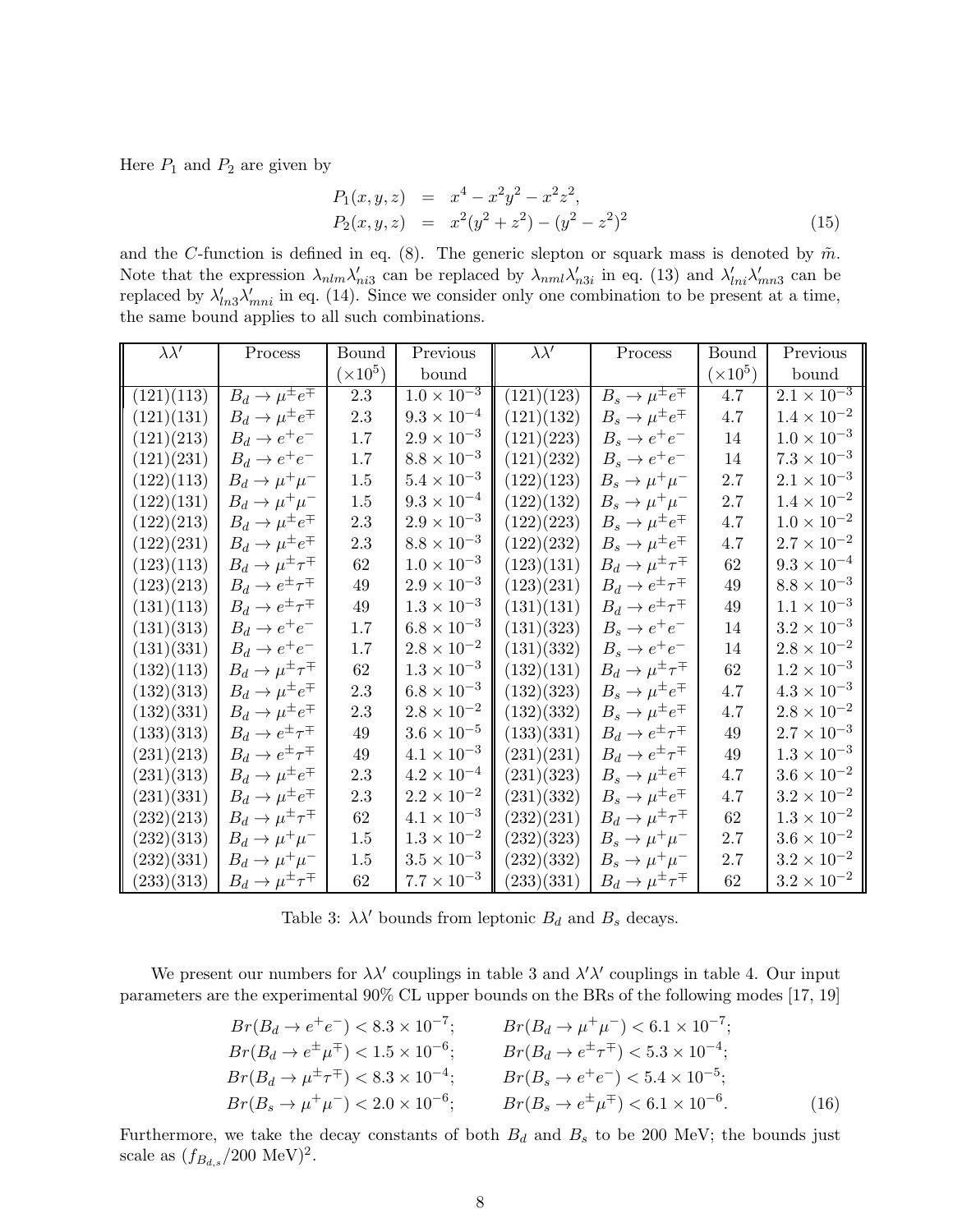We also have Belle numbers for some of these modes [20]:

$$
Br(B_d \to e^+e^-) < 6.3 \times 10^{-7}; \quad Br(B_d \to \mu^+\mu^-) < 2.8 \times 10^{-7}; \quad Br(B_d \to e^{\pm}\mu^{\mp}) < 9.4 \times 10^{-7}.\tag{17}
$$

If one takes these bounds, which are yet to be published, into account, some of the numbers in tables 3 and 4 get modified. In table 3, the  $\lambda \lambda'$  combinations coming from  $B_d \to e^+e^-$  have upper bounds of  $1.5 \times 10^{-5}$  instead of  $1.7 \times 10^{-5}$ ; those coming from  $B_d \to \mu^+ \mu^-$  and  $B_d \to \mu^{\pm} e^{\mp}$ have upper bounds of  $1.0 \times 10^{-5}$  and  $1.8 \times 10^{-5}$  respectively. In table 4, the bounds on the  $\lambda' \lambda'$ combinations coming from  $B_d \to \mu^+\mu^-$  and  $B_d \to \mu^{\pm}e^{\mp}$  are modified to  $1.4 \times 10^{-3}$  and  $3.7 \times 10^{-3}$ respectively. Obviously, these bounds scale as the square root of the upper bounds on respective branching fractions.

| $\overline{\lambda' \lambda'}$ | Process                      | Bound           | Previous             | $\lambda' \lambda'$ | Process                                 | Bound           | Previous              |
|--------------------------------|------------------------------|-----------------|----------------------|---------------------|-----------------------------------------|-----------------|-----------------------|
|                                |                              | $(\times 10^3)$ | bound                |                     |                                         | $(\times 10^3)$ | bound                 |
| (111)(213)                     | $B_d \to \mu^{\pm} e^{\mp}$  | 4.7             | $3 \times 10^{-5}$   | (111)(313)          | $B_d \to e^{\pm} \tau^{\overline{\mp}}$ | 5.9             | $5.7 \times 10^{-5}$  |
| (112)(213)                     | $B_s \to \mu^{\pm} e^{\mp}$  | 9.6             | $1.2 \times 10^{-3}$ | (113)(211)          | $B_d \to \mu^{\pm} e^{\mp}$             | 4.7             | $1.2 \times 10^{-3}$  |
| (113)(212)                     | $B_s \to \mu^{\pm} e^{\mp}$  | 9.6             | $1.2 \times 10^{-3}$ | (113)(311)          | $B_d \to e^{\pm} \tau^{\mp}$            | 5.9             | $2.3 \times 10^{-3}$  |
| (121)(223)                     | $B_d \to \mu^{\pm} e^{\mp}$  | 4.7             | $9.0 \times 10^{-3}$ | (121)(323)          | $B_d \to e^{\pm} \tau^{\mp}$            | 5.9             | $22.4 \times 10^{-3}$ |
| (122)(223)                     | $B_s \to \mu^{\pm} e^{\mp}$  | 9.6             | $9.0 \times 10^{-3}$ | (123)(221)          | $B_d \to \mu^{\pm} e^{\mp}$             | 4.7             | $7.7 \times 10^{-3}$  |
| (123)(222)                     | $B_s \to \mu^{\pm} e^{\mp}$  | 9.6             | $9.0 \times 10^{-3}$ | (123)(321)          | $B_d \to e^{\pm} \tau^{\mp}$            | 5.9             | $22.4 \times 10^{-3}$ |
| (131)(233)                     | $B_d \to \mu^{\pm} e^{\mp}$  | 4.7             | $2.9 \times 10^{-3}$ | (131)(333)          | $B_d \to e^{\pm} \tau^{\mp}$            | 5.9             | $7.6 \times 10^{-3}$  |
| (132)(233)                     | $B_s \to \mu^{\pm} e^{\mp}$  | 9.6             | $42 \times 10^{-3}$  | (133)(231)          | $B_d \to \mu^{\pm} e^{\mp}$             | 4.7             | $0.3 \times 10^{-3}$  |
| (133)(232)                     | $B_s \to \mu^{\pm} e^{\mp}$  | 9.6             | $0.8 \times 10^{-3}$ | (133)(331)          | $B_d \to e^{\pm} \tau^{\mp}$            | 5.9             | $0.6 \times 10^{-3}$  |
| (211)(213)                     | $B_d \rightarrow \mu^+\mu^-$ | 2.1             | $3.5 \times 10^{-3}$ | (211)(313)          | $B_d \to \mu^{\pm} \tau^{\mp}$          | 7.3             | $6.5 \times 10^{-3}$  |
| (212)(213)                     | $B_s \to \mu^+\mu^-$         | 3.9             | $3.5 \times 10^{-3}$ | (213)(311)          | $B_d \to \mu^{\pm} \tau^{\mp}$          | 7.3             | $6.5 \times 10^{-3}$  |
| (221)(223)                     | $B_d \rightarrow \mu^+\mu^-$ | 2.1             | $1.4 \times 10^{-3}$ | (221)(323)          | $B_d \to \mu^{\pm} \tau^{\mp}$          | 7.3             | $93.6 \times 10^{-3}$ |
| (222)(223)                     | $B_s \to \mu^+\mu^-$         | 3.9             | $2.7 \times 10^{-3}$ | (223)(321)          | $B_d \to \mu^{\pm} \tau^{\mp}$          | 7.3             | 0.109                 |
| (231)(233)                     | $B_d \rightarrow \mu^+\mu^-$ | 2.1             | $27 \times 10^{-3}$  | (231)(333)          | $B_d \to \mu^{\pm} \tau^{\mp}$          | 7.3             | $81 \times 10^{-3}$   |
| (232)(233)                     | $B_s \to \mu^+\mu^-$         | $3.9\,$         | $84 \times 10^{-3}$  | (233)(331)          | $B_d \to \mu^{\pm} \tau^{\mp}$          | 7.3             | $67.5 \times 10^{-3}$ |

Table 4:  $\lambda' \lambda'$  bounds from leptonic  $B_d$  and  $B_s$  decays.

The present  $e^+e^-$  B factories should improve these bounds by one order of magnitude at the end of their run, if such modes are not observed. The hadronic machines or high-luminosity  $e^+e^$ machines like the projected SuperBaBar [21] should see a large number of such leptonic decays if the actual values of the couplings are anywhere near the present bounds. Since the same couplings cause both  $B_d \to \ell_i \ell_j$  and  $B \to \pi \ell_i \ell_j$  (the same is true for  $B_s \to ell_i \ell_j$  and  $B \to K \ell_i \ell_j$ ) decays, a simultaneous signal is expected.

# 4. Semileptonic decays:  $B \to K e^+e^-, B \to K \mu^+\mu^-, B \to K e^{\pm}\mu^{\mp}, B \to \pi e^{\pm}\mu^{\mp}$

All three collaborations CLEO, BaBar and Belle have set upper limits on the BRs of the abovementioned semileptonic modes (and also modes with a vector meson in the final state) [22, 23, 24, 25]. In fact, the modes  $B \to K\mu^+\mu^-$  (and  $B \to K e^+e^-$  at less than  $3\sigma$ ) have been observed by Belle [24]. The present status is as follows:

$$
Br(B \to K\ell^+\ell^-) \ < \ 0.6 \times 10^{-6} \ (BaBar), \ \ 1.49 \times 10^{-6} \ (CLEO) \ \ (\ell = e/\mu)
$$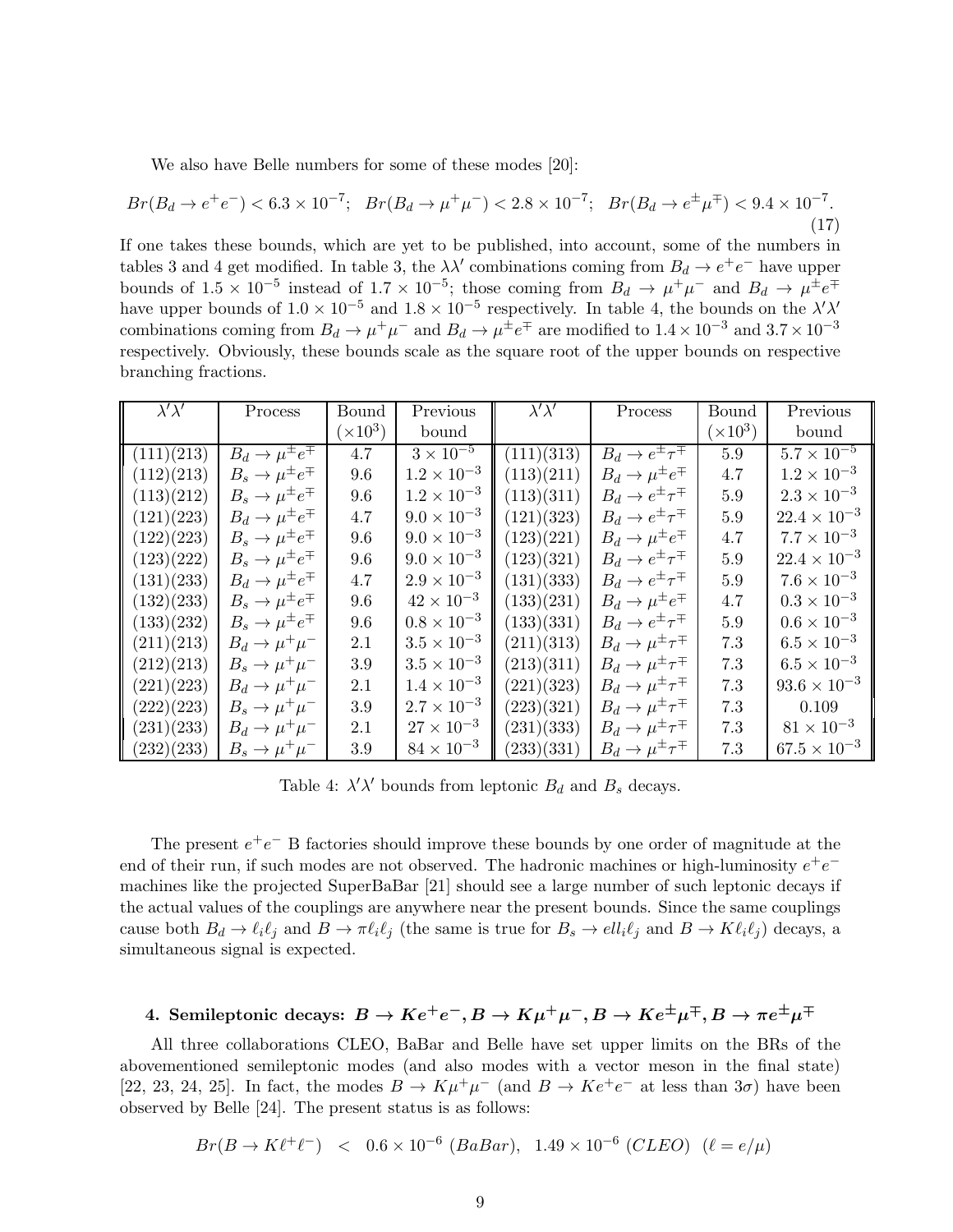$$
Br(B \to Ke^+e^-) = (0.48^{+0.32+0.09}_{-0.24-0.11}) \times 10^{-6} \ (Belle)
$$
  
\n
$$
Br(B \to K\mu^+\mu^-) = (0.99^{+0.40+0.13}_{-0.32-0.14}) \times 10^{-6} \ (Belle)
$$
  
\n
$$
Br(B \to he^{\pm}\mu^{\mp}) < 1.6 \times 10^{-6} \ (CLEO), \ (h = K/\pi).
$$
 (18)

These numbers are at the same ballpark as the SM expectations. Unfortunately, the SM expectations are not precise; at least three different groups quoted three different numbers, which are all mutually compatible, but differ in their upper and lower limits [26, 27, 28]. For example, the predicted BR for the mode  $B \to K \mu^+ \mu^-$  is (i)  $(0.57^{+0.16}_{-0.10}) \times 10^{-6}$  [26]; (ii)  $(0.33 \pm 0.07) \times 10^{-6}$ [27]; (iii)  $(0.42 \pm 0.09) \times 10^{-6}$  [28]. As we know, the bounds on new physics depend sensitively on the theoretical predictions. Moreover, the situation is complicated since we should not neglect the SM amplitudes (apart from the lepton flavour-violating cases).

We take a compromising approach: in table 5, we quote the bounds on the relevant RPV couplings assuming (i) that the SM expectation is at its lowest possible value predicted by [26]; (ii) that the experimental number is at its highest possible value; (iii) that the difference is saturated by RPV contribution; (iv) and, most important of all, that the total SM amplitude and the RPV amplitude add *incoherently*. This is certainly not true; for that, in table 6, we show how the bounds relevant for a particular decay mode (viz.,  $B \to K\mu^+\mu^-$ ) change if (i) the RPV amplitude adds constructively to the SM one; (ii) the RPV amplitude adds destructively with the SM one (for this, we take the highest possible SM prediction and the lowest possible experimental number); and (iii) if we use the theoretical numbers in [27] or [28]. We draw the attention of the reader to the huge fluctuation of the RPV bounds. It is, however, heartening to note that the most conservative bounds come from incoherent amplitude summation, so that the bounds quoted in table 5 are robust as far as the phases in the RPV couplings are concerned. This analysis also shows that to get any meaningful signal of new physics from these modes, which is certainly feasible in not-too-distant future, one must minimize the theoretical as well as the experimental uncertainties. Another signal of new physics, which we do not investigate here, is the forwardbackward asymmetry of the final state leptons.

| $\lambda' \lambda'$ | Final                   | Bound                | $\lambda' \lambda'$ | Final                   | Bound                |
|---------------------|-------------------------|----------------------|---------------------|-------------------------|----------------------|
|                     | state                   |                      |                     | state                   |                      |
| (111)(213)          | $\pi \mu^{\pm} e^{\mp}$ | $5.0 \times 10^{-4}$ | (113)(211)          | $\pi\mu^{\pm}e^{\mp}$   | $5.0 \times 10^{-4}$ |
| (121)(223)          | $\pi \mu^{\pm} e^{\mp}$ | $5.0 \times 10^{-4}$ | (123)(221)          | $\pi \mu^{\pm} e^{\mp}$ | $5.0 \times 10^{-4}$ |
| (131)(233)          | $\pi \mu^{\pm} e^{\mp}$ | $5.0 \times 10^{-4}$ | (133)(231)          | $\pi\mu^{\pm}e^{\mp}$   | $5.0 \times 10^{-4}$ |
| (112)(213)          | $K\mu^{\pm}e^{\mp}$     | $3.3 \times 10^{-4}$ | (113)(212)          | $K\mu^{\pm}e^{\mp}$     | $3.3 \times 10^{-4}$ |
| (122)(223)          | $K\mu^{\pm}e^{\mp}$     | $3.3 \times 10^{-4}$ | (123)(222)          | $K\mu^{\pm}e^{\mp}$     | $3.3 \times 10^{-4}$ |
| (132)(233)          | $K\mu^{\pm}e^{\mp}$     | $3.3 \times 10^{-4}$ | (133)(232)          | $K\mu^{\pm}e^{\mp}$     | $3.3 \times 10^{-4}$ |
| (212)(213)          | $K\mu^+\mu^-$           | $9.7 \times 10^{-5}$ | (222)(223)          | $K\mu^+\mu^-$           | $9.7 \times 10^{-5}$ |
| (232)(233)          | $K\mu^+\mu^-$           | $9.7 \times 10^{-5}$ | (112)(113)          | $Ke^+e^-$               | $9.6 \times 10^{-5}$ |
| (122)(123)          | $Ke^+e^-$               | $9.6 \times 10^{-5}$ | (132)(133)          | $Ke^+e^-$               | $9.6 \times 10^{-5}$ |

Table 5:  $\lambda' \lambda'$  bounds from semileptonic  $B_d$  decays.

For our analysis, we take the most stringent experimental numbers, viz., the numbers quoted by BaBar for  $B \to K\ell^+\ell^ (\ell = e, \mu)$  and the numbers quoted by CLEO for  $B \to K e\mu, \pi e\mu$ . The SM prediction for the first two modes can be as low as  $0.47 \times 10^{-6}$  [26] and zero for the last two; with incoherent addition of SM and RPV amplitudes, one gets the bounds on  $\lambda' \lambda'$  type products as shown in table 5. We do not show the  $\lambda\lambda'$  bounds as they are at least one order of magnitude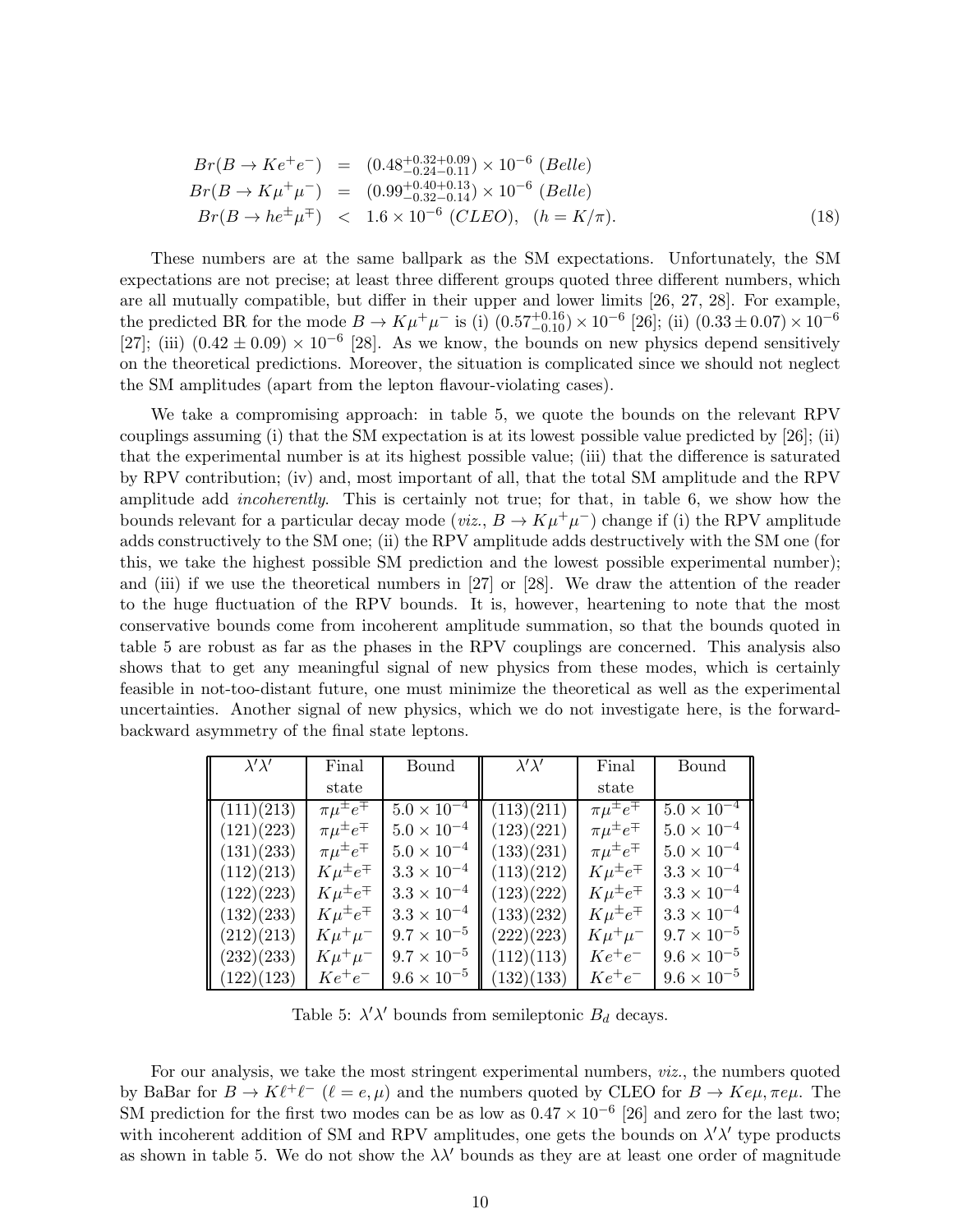weaker than those obtained from leptonic  $B_d$  and  $B_s$  decays, apart from being much less robust. We have also used the BSW formfactors [12] for  $B \to K$  and  $B \to \pi$  transitions and taken  $F_0 = F_1$ with minimal loss of accuracy:  $F_0^{B\to\pi}(0) = 0.39 \text{ GeV}, F_0^{B\to K}(0) = 0.42 \text{ GeV}.$ 

Though the bounds in table 5 appear to be better than those in table 4, we warn the reader that they depend sensitively to the experimental number as well as the scheme for theoretical prediction. This is evident from table 6. Thus, any future analysis with these product couplings should use the numbers quoted in table 4.

Is it possible to find other channels where one finds such RPV signals? If only one product coupling is nonzero, there are very few product couplings constrained here that may contribute to nonleptonic B decays. Such couplings are: (i)  $\lambda'_{211}\lambda'_{213}$ , mediating  $b \to u\overline{u}d$  and  $b \to d\overline{d}d$ , and hence  $B \to \pi\pi$  (this coupling also affects the  $B_d$ - $\overline{B_d}$  box diagram and thus the mixing-induced CP asymmetry coming from  $B_d$  decays); (ii)  $\lambda'_{212}\lambda'_{213}$  and  $\lambda'_{112}\lambda'_{113}$ , mediating  $b \to u\overline{u}s$  and  $b \to d\overline{d}s$ ; (iii)  $\lambda'_{221}\lambda'_{223}$ , mediating  $b \to c\overline{c}d$  and  $b \to s\overline{s}d$ ; (iv)  $\lambda'_{122}\lambda'_{123}$  and  $\lambda'_{222}\lambda'_{223}$ , giving rise to  $b \to c\overline{c}s$ and  $b \to s\bar{s}s$  (and hence  $B_d \to J/\psi K_s$  and  $B_d \to \phi K_s$ ). However, these processes are slepton mediated whereas the leptonic and semileptonic B decays discussed here are squark mediated, and hence the numbers quoted here should be scaled by  $(m_{\tilde{q}}/m_{\tilde{\ell}})^2$ . The conclusion is that one should look for any unusual change in CP asymmetry and/or branching fractions in the abovementioned channels to get a supporting evidence for RPV SUSY (though, their absence does not rule out the model).

|       | Ali <i>et al</i> [26]     | Greub <i>et al</i> [27]   | Melikhov et al [28]       |
|-------|---------------------------|---------------------------|---------------------------|
|       | CC: $2.4 \times 10^{-5}$  | CC: $9.5 \times 10^{-5}$  | CC: $6.4 \times 10^{-5}$  |
| BaBar | CD: $1.7 \times 10^{-5}$  | CD: Not possible          | CD: Not possible          |
|       | Inc: $9.7 \times 10^{-5}$ | Inc: $2.1 \times 10^{-4}$ | Inc: $1.7 \times 10^{-4}$ |
|       | CC: $1.3 \times 10^{-4}$  | CC: $2.4 \times 10^{-4}$  | CC: $2.0 \times 10^{-4}$  |
| Belle | CD: $1.2 \times 10^{-5}$  | CD: Not possible          | CD: Not possible          |
|       | Inc: $2.6 \times 10^{-4}$ | Inc: $3.9 \times 10^{-4}$ | Inc: $3.3 \times 10^{-4}$ |

Table 6: Bounds on  $|\lambda'_{2i2}\lambda'_{2i3}|$  from the decay  $B \to K\mu^+\mu^-$  with different schemes for evaluating the SM branching ratio and two sets of experimental values from BaBar and Belle. CC and CD stand for complete constructive and destructive interference between SM and RPV amplitudes respectively, and Inc means incoherent amplitude sum. For two theoretical schemes, a complete destructive interference is ruled out from the data.

# 5. Summary and Conclusions

In this paper we found the bounds on  $\lambda \lambda'$  and  $\lambda' \lambda'$  type product couplings coming from leptonic and semileptonic  $\tau$  and  $B$  decays. Most of our bounds are robust and one to two orders of magnitude better than the existing bounds. Some of the updated bounds also have major improvement.

The bounds are only on the magnitude of the product couplings. The phase is irrelevant apart from the semileptonic penguin decays of  $B_d$  mesons. For the latter the most conservative bounds come from incoherent amplitude summation but depend sensitively on the theoretical prediction for SM BRs.

After this work was communicated a paper came to the archive where some of these bounds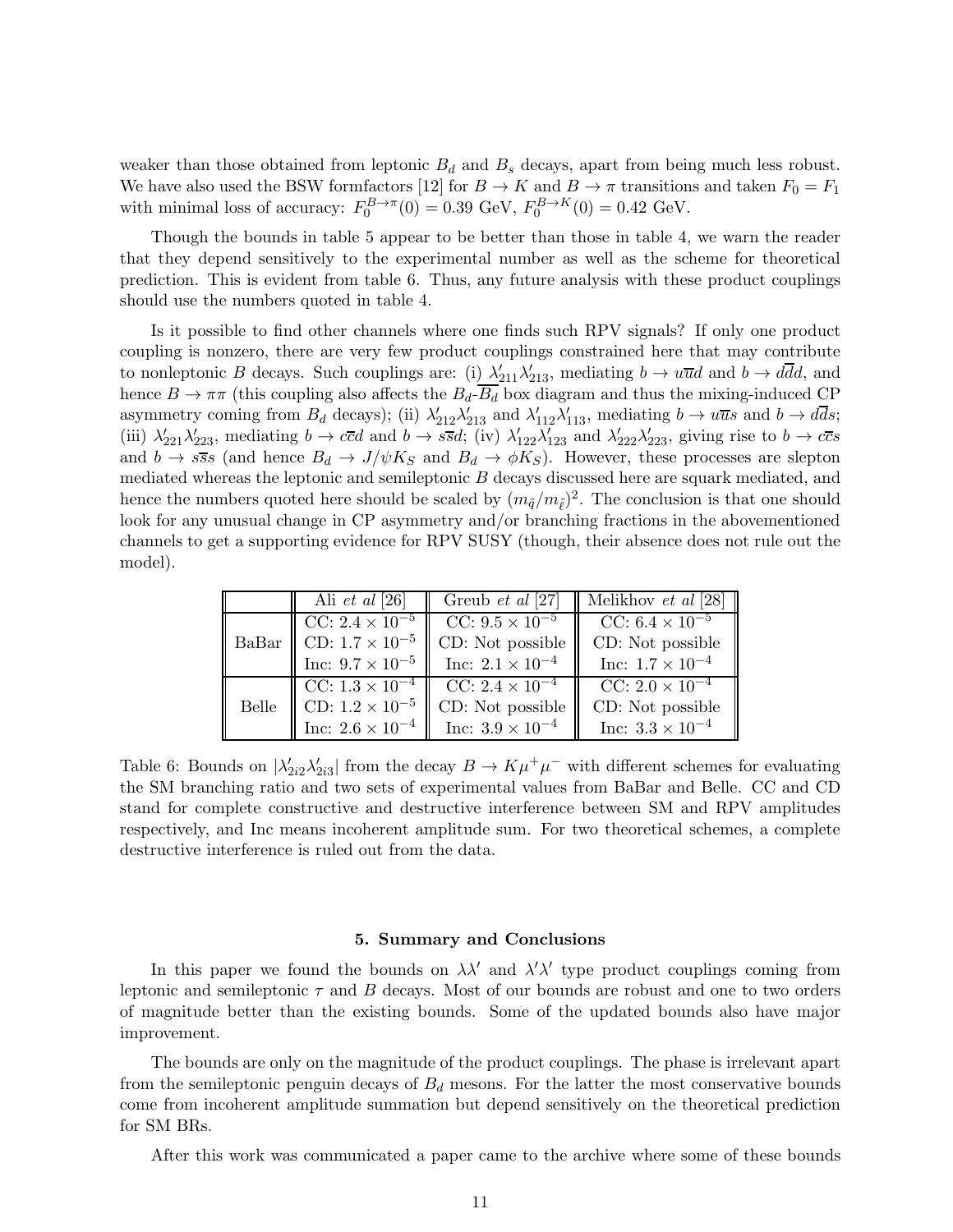have been discussed [29].

## Acknowledgements

The work of AK was supported by BRNS, Govt. of India (Project No. 2000/37/10/BRNS) and UGC, Govt. of India (Project No. F.10-14/2001 (SR-I)). JPS thanks CSIR, India, for a junior research fellowship.

# References

- [1] See, e.g., H.P. Nilles, Phys. Rep. 110, 1 (1984); H.E. Haber and G.L. Kane, Phys. Rep. 117, 75 (1985); M. Drees, hep-ph/9611409; J.D. Lykken, hep-ph/9612114; X. Tata, hep-ph/9706307; S.P. Martin, hep-ph/9709356; N. Polonsky, hep-ph/0108236.
- [2] L.J. Hall and M. Suzuki, Nucl. Phys. B231, 419 (1984); D.E. Brahm and L.J. Hall, Phys. Rev. D40, 2449 (1989); T.G. Rizzo, Phys. Rev. D46, 5102 (1992); K. Tamvakis, Phys. Lett. B382, 251 (1996); G.F. Giudice and R. Rattazzi, Phys. Lett. B406, 321 (1997); R. Barbieri, A. Strumia and Z. Berezhiani, Phys. Lett. B407, 250 (1997).
- [3] See, e.g., S. Roy and B. Mukhopadhyaya, Phys. Rev. D55, 7020 (1997).
- [4] A. Abada, S. Davidson and M. Losada, Phys. Rev. D65, 075010 (2002).
- [5] For reviews on bounds of individual R-parity violating couplings and original references, see, e.g., H.K. Dreiner, in *Perspectives on Supersymmetry*, ed. G.L. Kane, World Scientific (hepph/9707435); G. Bhattacharyya, hep-ph/9709395; B.C. Allanach. A. Dedes, H.K. Dreiner, Phys. Rev. D60, 075014 (1999).
- [6] K. Huitu et al, Phys. Lett. B430, 355 (1998).
- [7] J.E. Kim, P. Ko and D.-G. Lee, Phys. Rev. D56, 100 (1997).
- [8] J.-H. Jang, J.K. Kim and J.S. Lee, Phys. Rev. D55, 7296 (1997); Phys. Rev. D58, 035006 (1998); J.-H. Jang, Y.G. Kim and J.S. Lee, Phys. Lett. B408, 367 (1997).
- [9] G. Bhattacharyya and A. Raychaudhuri, Phys. Rev. D57, 3837 (1998).
- [10] H. Dreiner, G. Polesello and M. Thormeier, hep-ph/0112228.
- [11] S. Davidson and M. Losada, Phys. Rev. D65, 075025 (2002).
- [12] M. Wirbel, B. Stech and M. Bauer, Z. Phys. C29, 637 (1985).
- [13] M. Frank and K. Huitu, Phys. Rev. D64, 095015 (2001).
- [14] G. Bhattacharyya, A. Datta and A. Kundu, work in progress.
- [15] K. Huitu et al, Phys. Rev. Lett. 81, 4313 (1998).
- [16] A. Ali and C. Greub, Phys. Rev. D57, 2996 (1998); P. Ball, J.M. Frère and M. Tytgat, Phys. Lett. B365, 367 (1996).